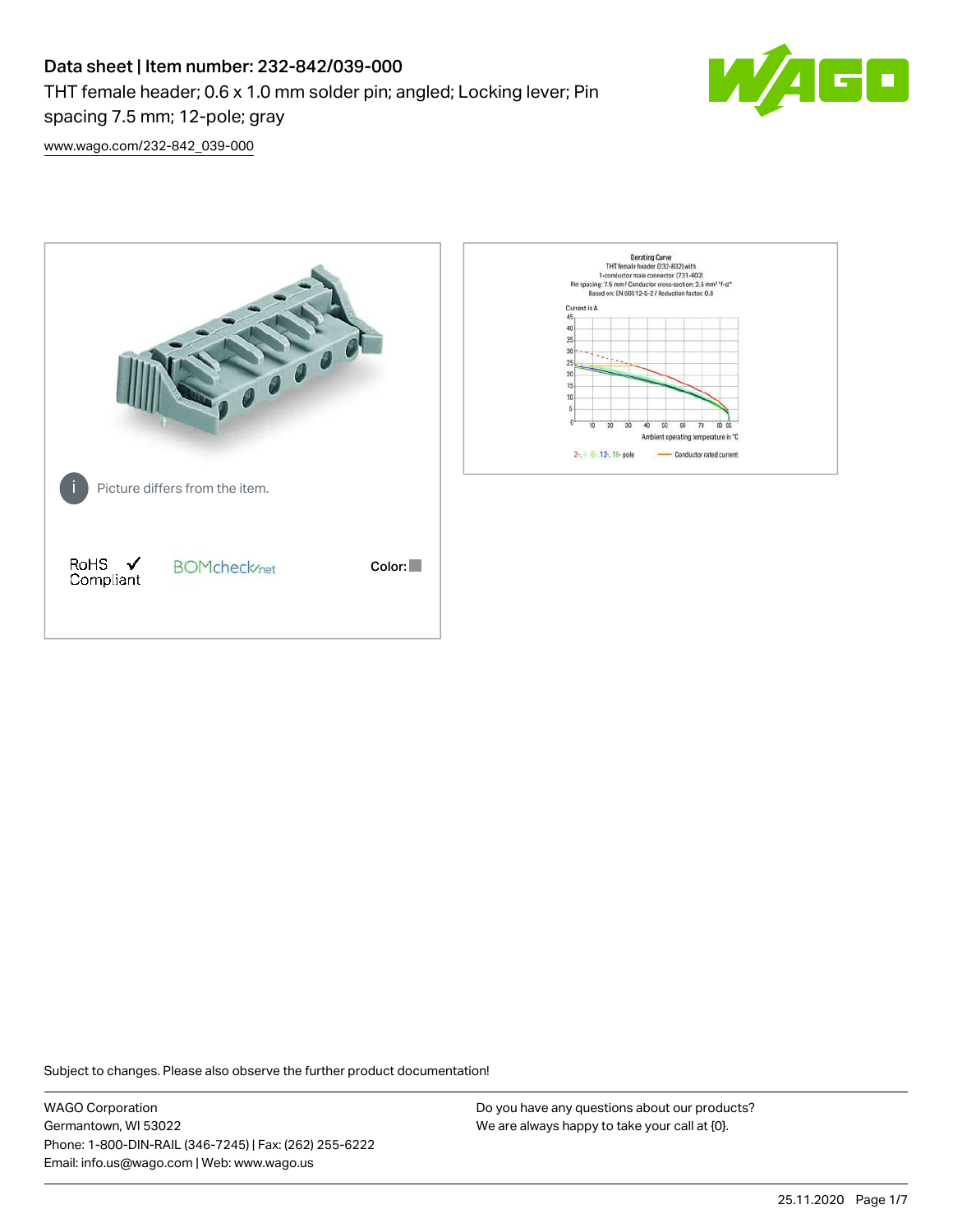



#### Item description

- П Horizontal or vertical PCB mounting via straight or angled solder pins
- $\blacksquare$ For board-to-board and board-to-wire connections
- Touch-proof PCB outputs П
- $\blacksquare$ Easy-to-identify PCB inputs and outputs
- $\blacksquare$ With coding fingers

#### Safety information 1:

The MCS - MULTI CONNECTION SYSTEM includes connectors without breaking capacity in accordance with DIN EN 61984. When used as intended, these connectors must not be connected/disconnected when live or under load. The circuit design should ensure header pins, which can be touched, are not live when unmated.

#### Data Electrical data

#### Ratings per IEC/EN 60664-1

| Ratings per                 | IEC/EN 60664-1   |
|-----------------------------|------------------|
| Rated voltage (III / 3)     | 500 V            |
| Rated surge voltage (III/3) | 6 <sub>k</sub> V |
| Rated voltage (III/2)       | 630 V            |

Subject to changes. Please also observe the further product documentation!

| <b>WAGO Corporation</b>                                | Do you have any questions about our products? |
|--------------------------------------------------------|-----------------------------------------------|
| Germantown, WI 53022                                   | We are always happy to take your call at {0}. |
| Phone: 1-800-DIN-RAIL (346-7245)   Fax: (262) 255-6222 |                                               |
| Email: info.us@wago.com   Web: www.wago.us             |                                               |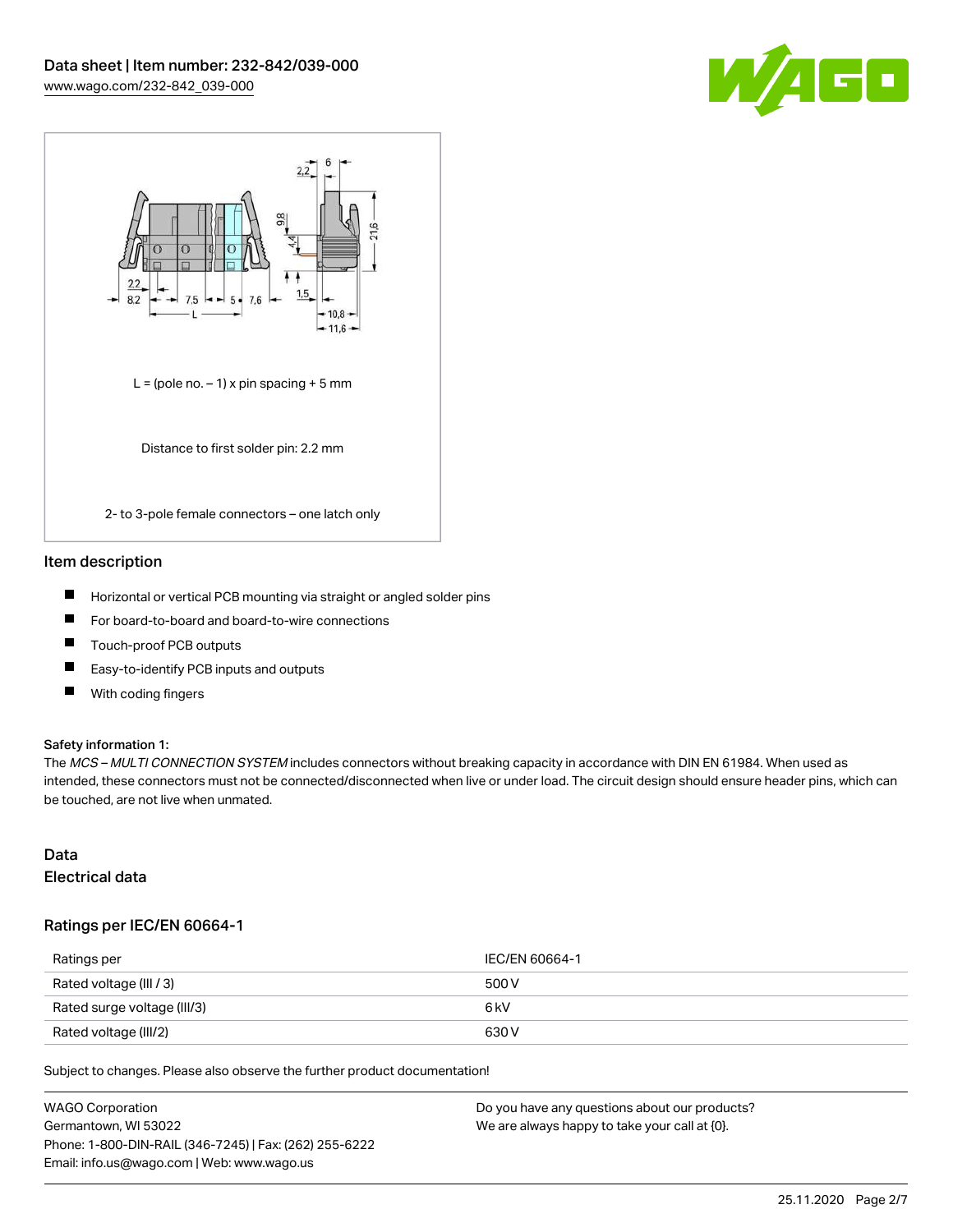[www.wago.com/232-842\\_039-000](http://www.wago.com/232-842_039-000)



| Legend (ratings)            | (III / 2) ≙ Overvoltage category III / Pollution degree 2 |
|-----------------------------|-----------------------------------------------------------|
| Rated current               | 12 A                                                      |
| Rated surge voltage (II/2)  | 6 kV                                                      |
| Nominal voltage (II/2)      | 1000 V                                                    |
| Rated surge voltage (III/2) | 6 kV                                                      |

## Ratings per UL 1059

| Approvals per                  | UL 1059 |
|--------------------------------|---------|
| Rated voltage UL (Use Group B) | 300 V   |
| Rated current UL (Use Group B) | 15 A    |
| Rated voltage UL (Use Group D) | 300 V   |
| Rated current UL (Use Group D) | 10 A    |

# Ratings per UL 1977

| Rated voltage UL 1977  | 600 V                                     |
|------------------------|-------------------------------------------|
| Rated current III 1977 | $\sim$ $\sim$ $\sim$ $\sim$ $\sim$ $\sim$ |

# Ratings per CSA

| Approvals per                   | CSA   |
|---------------------------------|-------|
| Rated voltage CSA (Use Group B) | 300 V |
| Rated current CSA (Use Group B) | 15 A  |
| Rated voltage CSA (Use Group D) | 300 V |
| Rated current CSA (Use Group D) | 10 A  |

# Connection data

| Pole No.                   |  |
|----------------------------|--|
| Total number of potentials |  |
| Number of connection types |  |
| Number of levels           |  |

## Physical data

| Pin spacing             | 7.5 mm / 0.295 inch   |
|-------------------------|-----------------------|
| Width                   | 103.3 mm / 4.067 inch |
| Height                  | 16.6 mm / 0.654 inch  |
| Height from the surface | 11.6 mm / 0.457 inch  |
| Depth                   | 18.25 mm / 0.719 inch |

Subject to changes. Please also observe the further product documentation!

| <b>WAGO Corporation</b>                                | Do you have any questions about our products? |
|--------------------------------------------------------|-----------------------------------------------|
| Germantown, WI 53022                                   | We are always happy to take your call at {0}. |
| Phone: 1-800-DIN-RAIL (346-7245)   Fax: (262) 255-6222 |                                               |
| Email: info.us@wago.com   Web: www.wago.us             |                                               |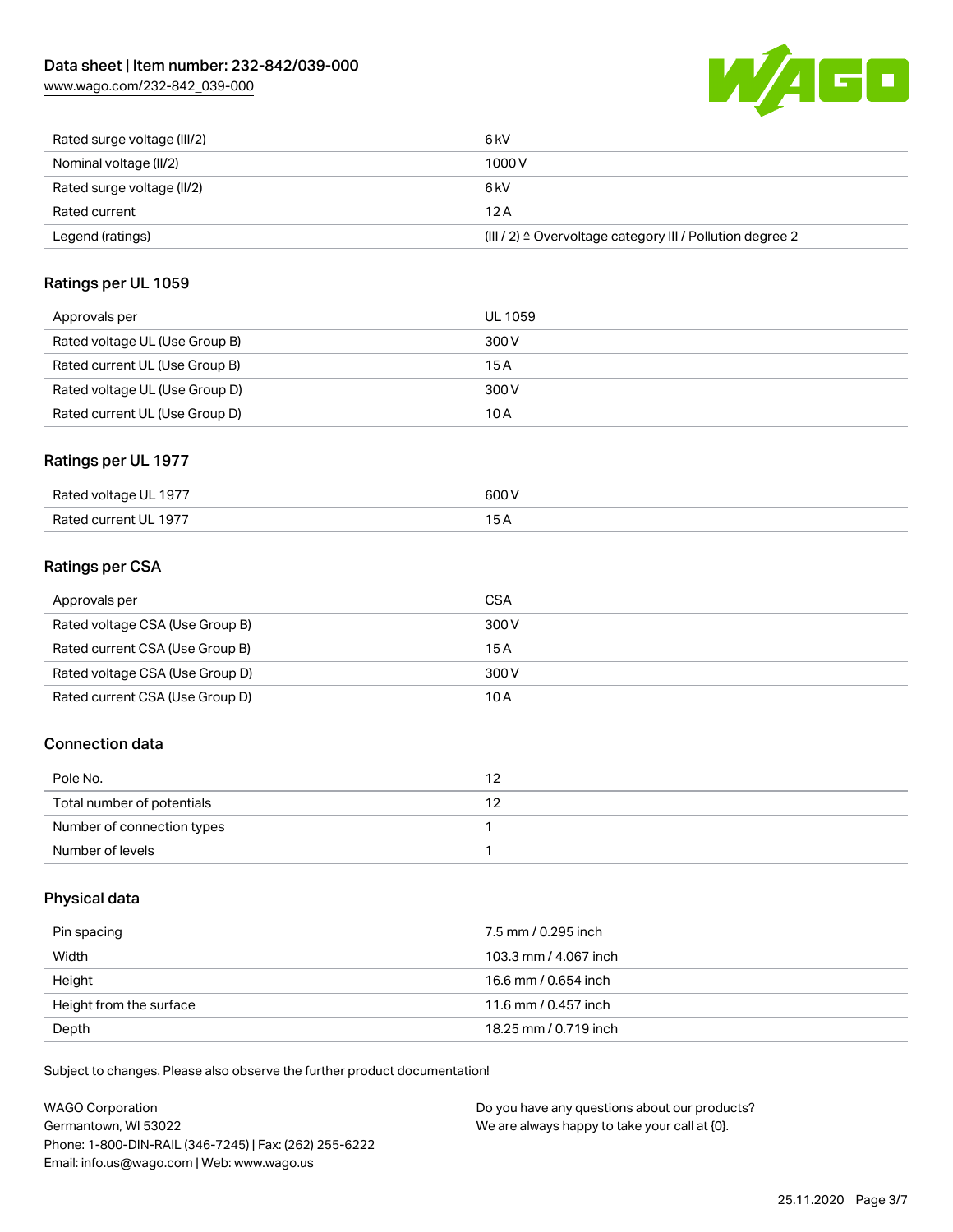[www.wago.com/232-842\\_039-000](http://www.wago.com/232-842_039-000)



| Solder pin dimensions                | $0.6 \times 1$ mm |
|--------------------------------------|-------------------|
| Drilled hole diameter with tolerance | mm<br>ו. ט        |

## Plug-in connection

| Contact type (pluggable connector) | Female connector/socket |
|------------------------------------|-------------------------|
| Connector (connection type)        | for PCB                 |
| Mismating protection               | No                      |
| Mating direction to the PCB        | 0°                      |
| Locking of plug-in connection      | locking lever           |

#### PCB contact

| PCB contact                         | <b>THT</b>                                 |
|-------------------------------------|--------------------------------------------|
| Solder pin arrangement              | over the entire female connector (in-line) |
| Number of solder pins per potential |                                            |

#### Material Data

| Color                       | gray             |
|-----------------------------|------------------|
| Material group              |                  |
| Insulation material         | Polyamide (PA66) |
| Flammability class per UL94 | V <sub>0</sub>   |
| Contact material            | Copper alloy     |
| Contact plating             | tin-plated       |
| Weight                      | 14.1 $g$         |

#### Environmental Requirements

| Limit temperature range<br>$\blacksquare$ . The contract of the contract of the contract of the contract of the contract of the contract of the contract of the contract of the contract of the contract of the contract of the contract of the contract of the | $-60+85 °C$ |  |
|-----------------------------------------------------------------------------------------------------------------------------------------------------------------------------------------------------------------------------------------------------------------|-------------|--|
|-----------------------------------------------------------------------------------------------------------------------------------------------------------------------------------------------------------------------------------------------------------------|-------------|--|

### Commercial data

| Packaging type        | <b>BOX</b>    |
|-----------------------|---------------|
| Country of origin     | DE            |
| <b>GTIN</b>           | 4055143582186 |
| Customs tariff number | 85366990990   |

# Approvals / Certificates

#### Ship Approvals

**Certificate** 

Subject to changes. Please also observe the further product documentation!

WAGO Corporation Germantown, WI 53022 Phone: 1-800-DIN-RAIL (346-7245) | Fax: (262) 255-6222 Email: info.us@wago.com | Web: www.wago.us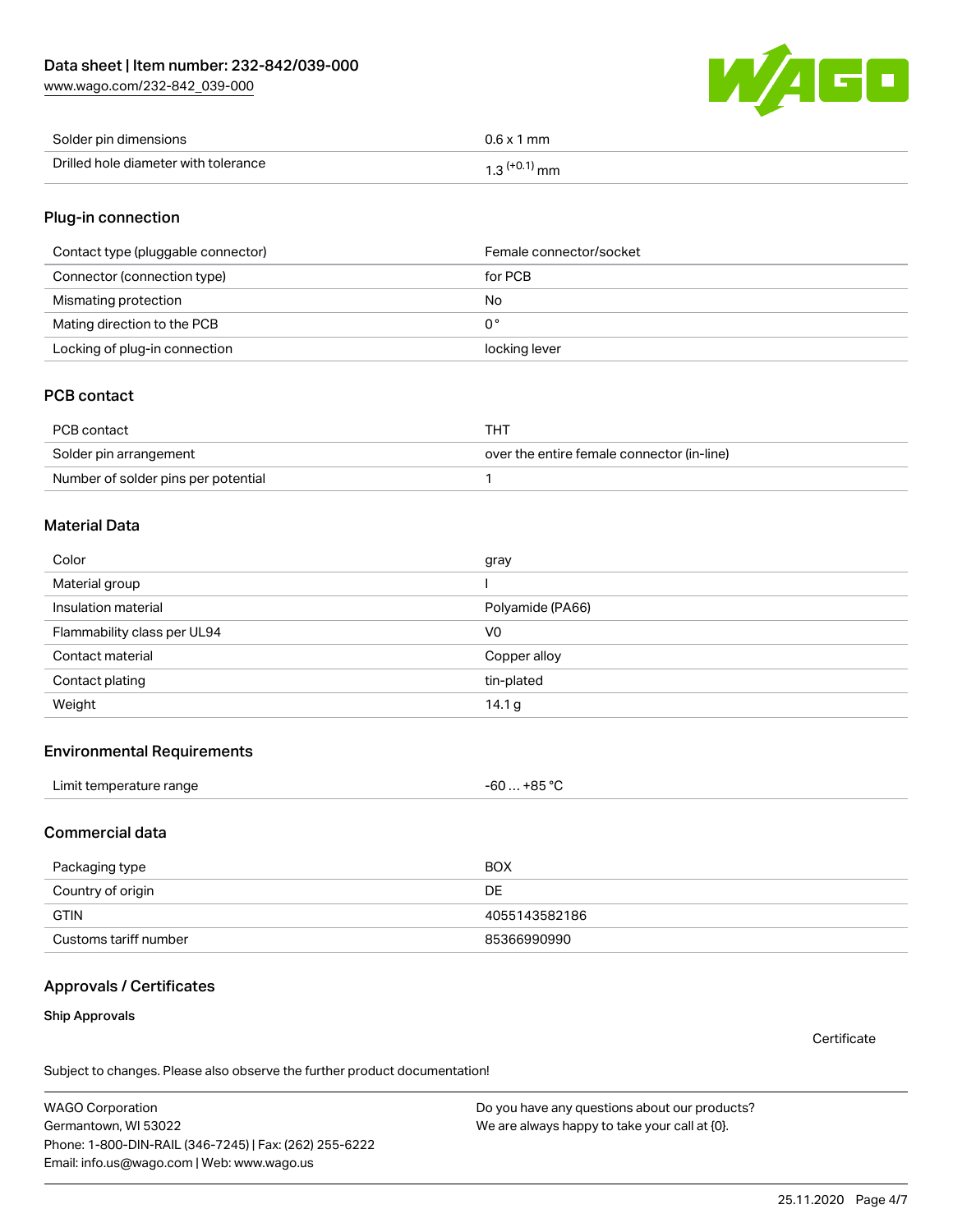## Data sheet | Item number: 232-842/039-000

[www.wago.com/232-842\\_039-000](http://www.wago.com/232-842_039-000)



| Logo          | Approval                                                | <b>Additional Approval Text</b> | name                               |
|---------------|---------------------------------------------------------|---------------------------------|------------------------------------|
| ABS           | <b>ABS</b><br>American Bureau of Shipping               | $\overline{\phantom{0}}$        | $19-$<br>HG15869876-<br><b>PDA</b> |
| <b>DNV-GL</b> | <b>DNV GL</b><br>Det Norske Veritas, Germanischer Lloyd |                                 | TAE000016Z                         |

#### UL-Approvals

**MARITIME** 

| Logo                       | Approval                                    | <b>Additional Approval Text</b> | Certificate<br>name |
|----------------------------|---------------------------------------------|---------------------------------|---------------------|
| $\boldsymbol{\mathcal{A}}$ | UR<br>Underwriters Laboratories Inc.        | <b>UL 1059</b>                  | E45172              |
| Э.                         | <b>UR</b><br>Underwriters Laboratories Inc. | <b>UL 1977</b>                  | 20150318-<br>E45171 |

# Counterpart

| ltem no.731-612                                                                                            | www.wago.com/731-612 |
|------------------------------------------------------------------------------------------------------------|----------------------|
| 1-conductor male connector; 2.5 mm <sup>2</sup> ; Pin spacing 7.5 mm; 12-pole; 2,50 mm <sup>2</sup> ; gray |                      |

#### Compatible products

#### Marking accessories

|       | Item no.: 210-833<br>Marking strips; on reel; 6 mm wide; plain; Self-adhesive; white | www.wago.com/210-833 |
|-------|--------------------------------------------------------------------------------------|----------------------|
|       | Item no.: 210-834<br>Marking strips; on reel; 5 mm wide; plain; Self-adhesive; white | www.wago.com/210-834 |
| check |                                                                                      |                      |
|       | Item no.: 210-136<br>Test plug; 2 mm Ø; with 500 mm cable                            | www.wago.com/210-136 |
|       | Item no.: 210-137<br>Test plug; 2.3 mm Ø; with 500 mm cable                          | www.wago.com/210-137 |

Subject to changes. Please also observe the further product documentation!

WAGO Corporation Germantown, WI 53022 Phone: 1-800-DIN-RAIL (346-7245) | Fax: (262) 255-6222 Email: info.us@wago.com | Web: www.wago.us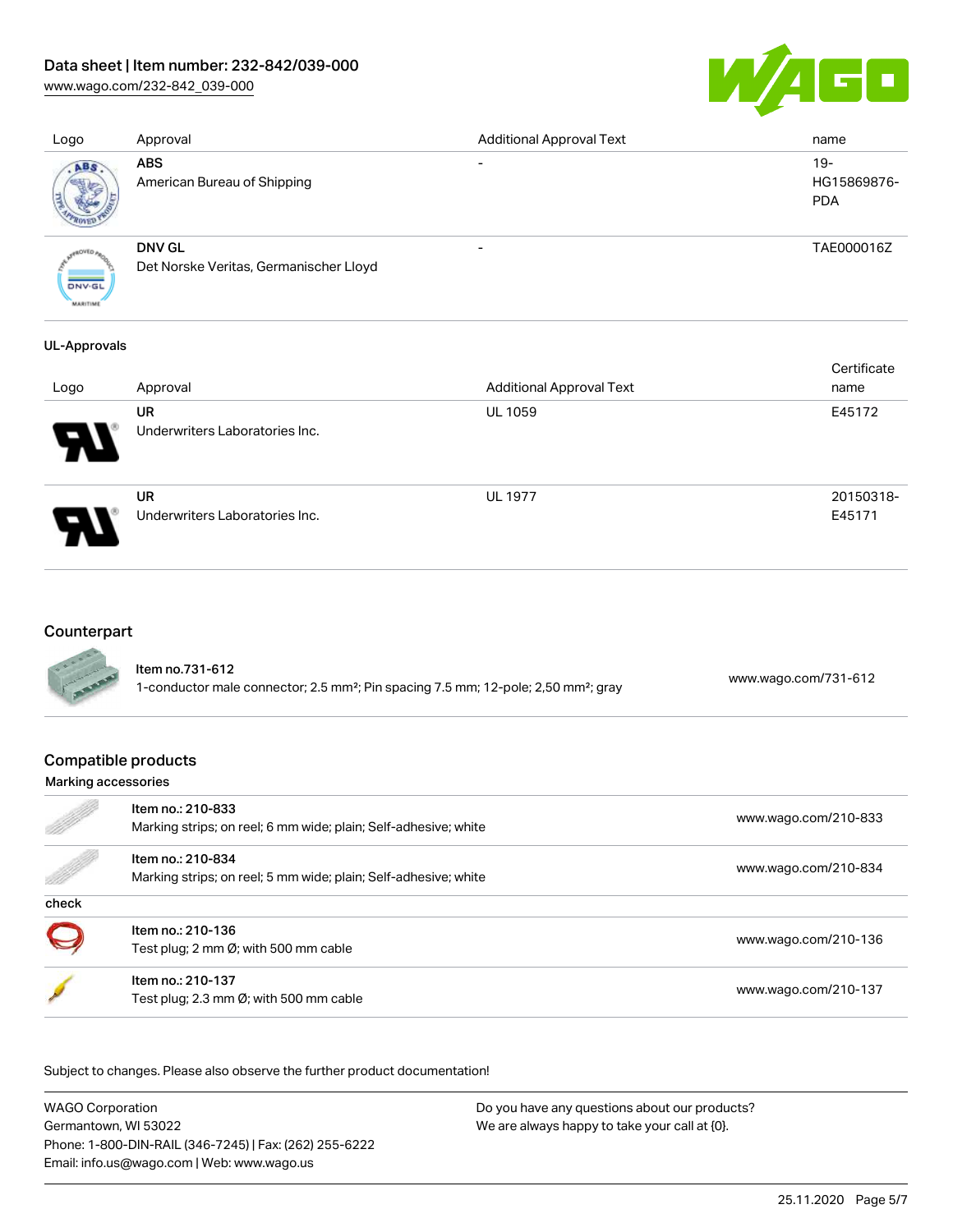



#### Item no.: 231-662

Test plugs for female connectors; for 7.5 mm and 7.62 mm pin spacing; 2,50 mm²; light gray

[www.wago.com/231-662](http://www.wago.com/231-662)

#### Downloads Documentation Additional Information Technical explanations and political explanations and political explanations and political explanations and political explanations and political explanations and political explanations and political explanations and politi [Download](https://www.wago.com/us/d/1435602) 3.6 MB CAD files PCB Design URL [Download](https://www.wago.com/us/d/UltraLibrarian_URLS_232-842_039-000)Symbol and Footprint 232-842/039-000 CAx data for your PCB design, consisting of "schematic symbols and PCB footprints", allow easy integration of the WAGO component into your development environment. Supported formats:  $\blacksquare$ Accel EDA 14 & 15 П Altium 6 to current version  $\blacksquare$ Cadence Allegro П **DesignSpark** П Eagle Libraries  $\blacksquare$ KiCad  $\blacksquare$ Mentor Graphics BoardStation  $\blacksquare$ Mentor Graphics Design Architect  $\blacksquare$ Mentor Graphics Design Expedition 99 and 2000  $\blacksquare$ OrCAD 9.X PCB and Capture П PADS PowerPCB 3, 3.5, 4.X, and 5.X  $\blacksquare$ PADS PowerPCB and PowerLogic 3.0  $\blacksquare$ PCAD 2000, 2001, 2002, 2004, and 2006  $\blacksquare$ Pulsonix 8.5 or newer  $\blacksquare$ STL  $\blacksquare$ 3D STEP  $\blacksquare$ TARGET 3001! П View Logic ViewDraw  $\blacksquare$ Quadcept  $\blacksquare$ Zuken CadStar 3 and 4

Subject to changes. Please also observe the further product documentation!

WAGO Corporation Germantown, WI 53022 Phone: 1-800-DIN-RAIL (346-7245) | Fax: (262) 255-6222 Email: info.us@wago.com | Web: www.wago.us